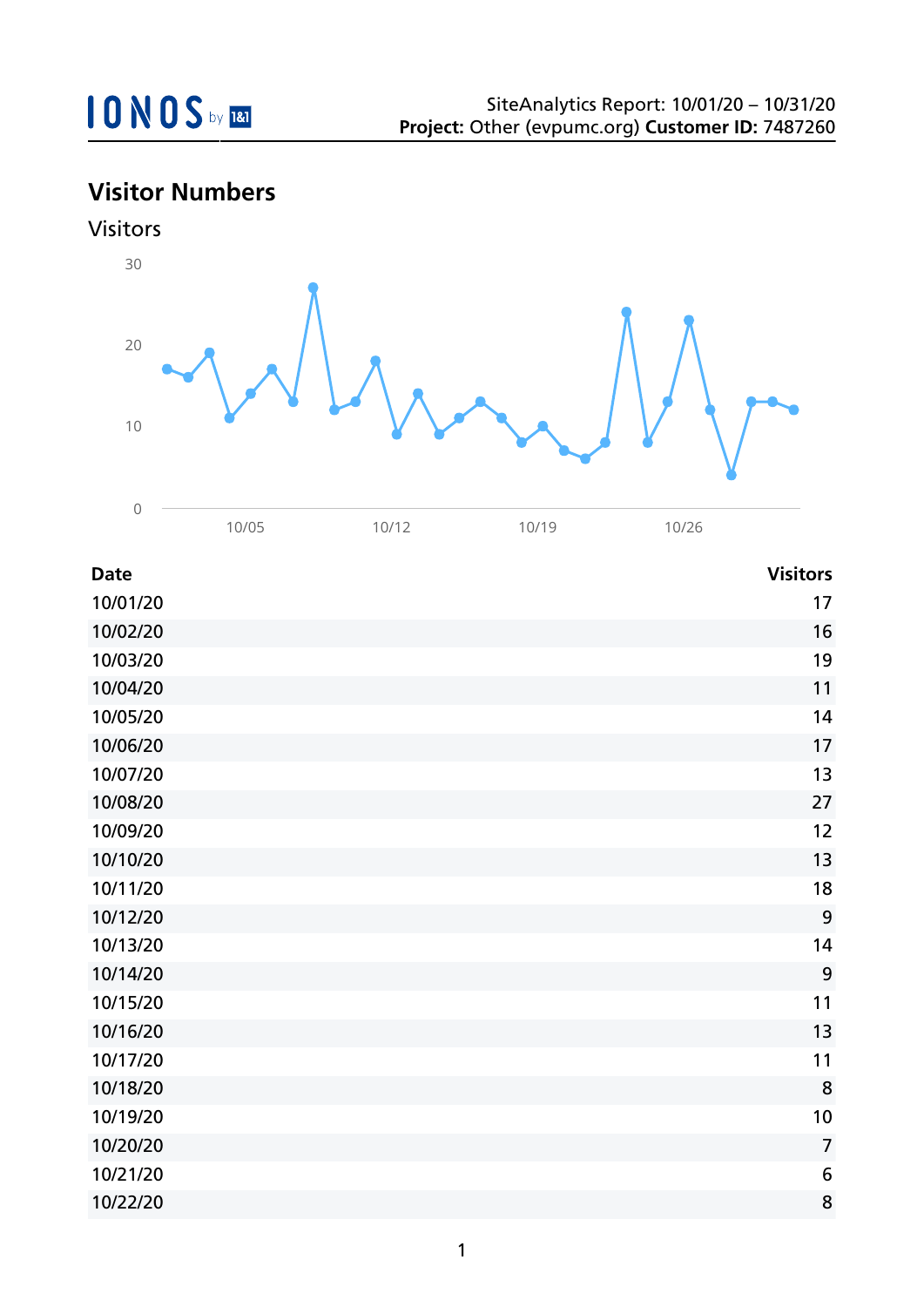| <b>Date</b>  | <b>Visitors</b> |
|--------------|-----------------|
| 10/23/20     | 24              |
| 10/24/20     | 8               |
| 10/25/20     | 13              |
| 10/26/20     | 23              |
| 10/27/20     | 12              |
| 10/28/20     | $\overline{4}$  |
| 10/29/20     | 13              |
| 10/30/20     | 13              |
| 10/31/20     | 12              |
| <b>Total</b> | 405             |

### Sessions



| <b>Date</b> | <b>Sessions</b> |
|-------------|-----------------|
| 10/01/20    | 17              |
| 10/02/20    | 17              |
| 10/03/20    | 20              |
| 10/04/20    | 12              |
| 10/05/20    | 14              |
| 10/06/20    | 18              |
| 10/07/20    | 13              |
| 10/08/20    | 31              |
| 10/09/20    | 12              |
| 10/10/20    | 13              |
| 10/11/20    | 18              |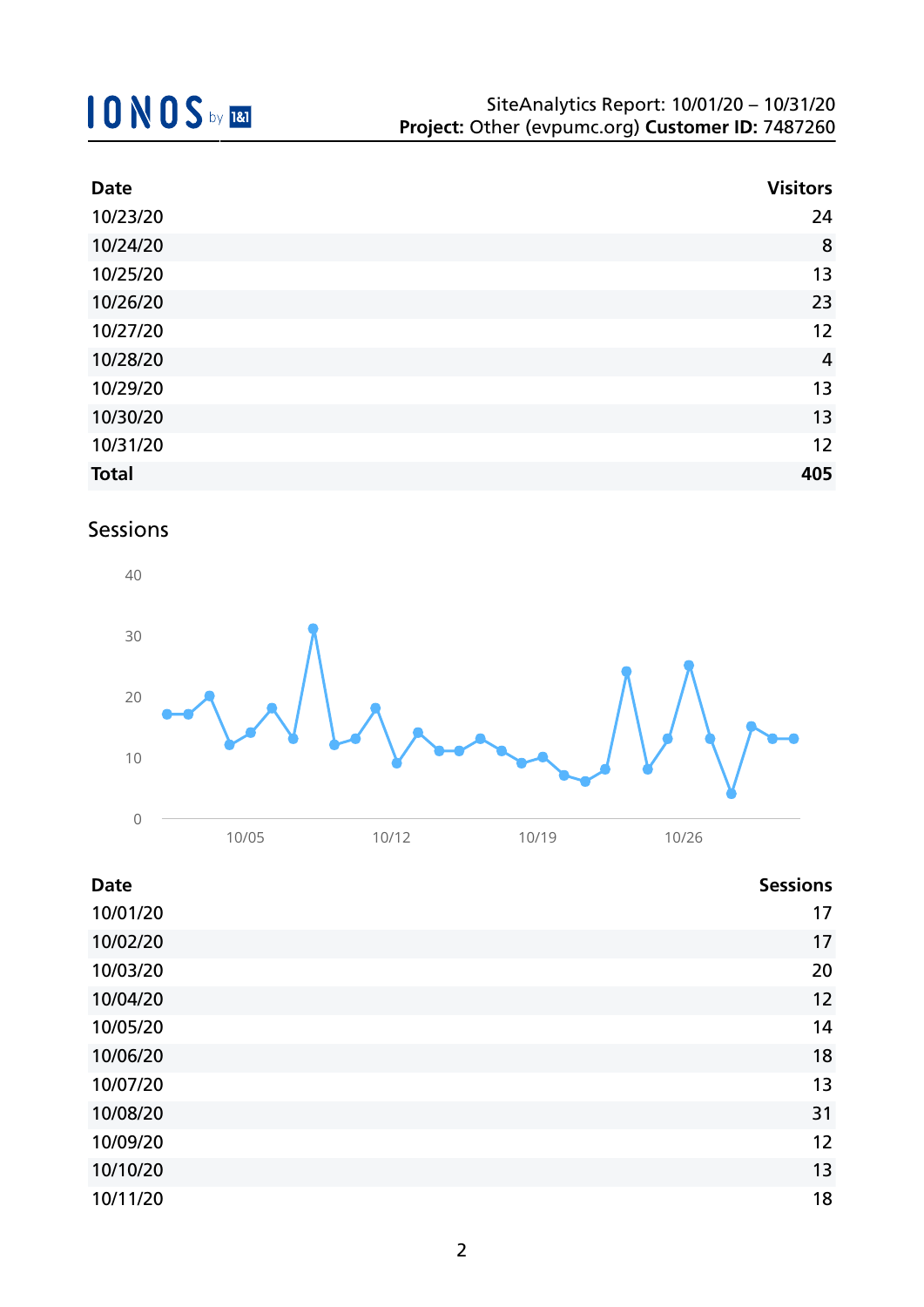| <b>Date</b>  | <b>Sessions</b> |
|--------------|-----------------|
| 10/12/20     | 9               |
| 10/13/20     | 14              |
| 10/14/20     | 11              |
| 10/15/20     | 11              |
| 10/16/20     | 13              |
| 10/17/20     | 11              |
| 10/18/20     | 9               |
| 10/19/20     | 10              |
| 10/20/20     | $\overline{7}$  |
| 10/21/20     | $6\phantom{1}6$ |
| 10/22/20     | 8               |
| 10/23/20     | 24              |
| 10/24/20     | 8               |
| 10/25/20     | 13              |
| 10/26/20     | 25              |
| 10/27/20     | 13              |
| 10/28/20     | $\overline{4}$  |
| 10/29/20     | 15              |
| 10/30/20     | 13              |
| 10/31/20     | 13              |
| <b>Total</b> | 422             |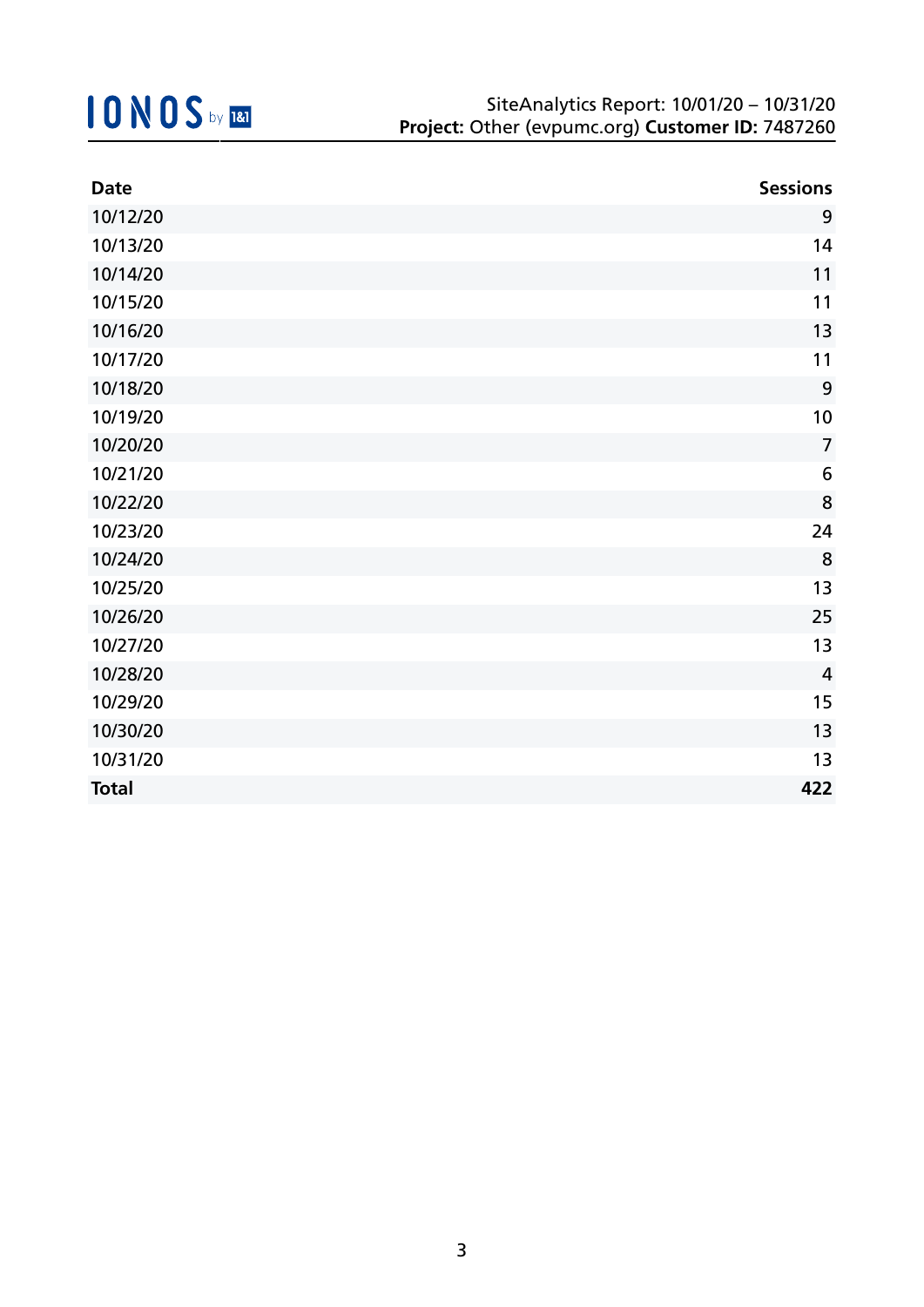

### Search Engine Robots



| <b>Search Engine Robots</b> | <b>Sessions</b> | Percentage |
|-----------------------------|-----------------|------------|
| <b>PetalBot mobile</b>      | 309             | 23.50%     |
| AhrefsBot/7.0               | 179             | 13.61%     |
| SemrushBot/6~bl             | 145             | 11.03%     |
| bingbot/2.0                 | 109             | 8.29%      |
| Sogou web spider/4.0        | 101             | 7.68%      |
| Googlebot/2.1               | 74              | 5.63%      |
| Googlebot-Mobile            | 53              | 4.03%      |
| Datanyze                    | 51              | 3.88%      |
| 360Spider                   | 48              | 3.65%      |
| MJ12bot/v1.4.8              | 40              | 3.04%      |
| Applebot/0.1                | 35              | 2.66%      |
| Seekport Crawler            | 27              | 2.05%      |
| <b>SEOkicks</b>             | 26              | 1.98%      |
| Barkrowler/0.9              | 22              | 1.67%      |
| YandexBot/3.0               | 22              | 1.67%      |
| CheckMarkNetwork/1.0        | 17              | 1.29%      |
| Dataprovider                | 12              | 0.91%      |
| GoogleWebLight              | 8               | 0.61%      |
| SeznamBot/3.2               | 8               | 0.61%      |
| WikiDo/1.1                  | 6               | 0.46%      |
| DuckDuckGo-Favicons-Bot/1.0 | 4               | 0.30%      |
| PageThing                   | 3               | 0.23%      |
| ips-agent                   | 3               | 0.23%      |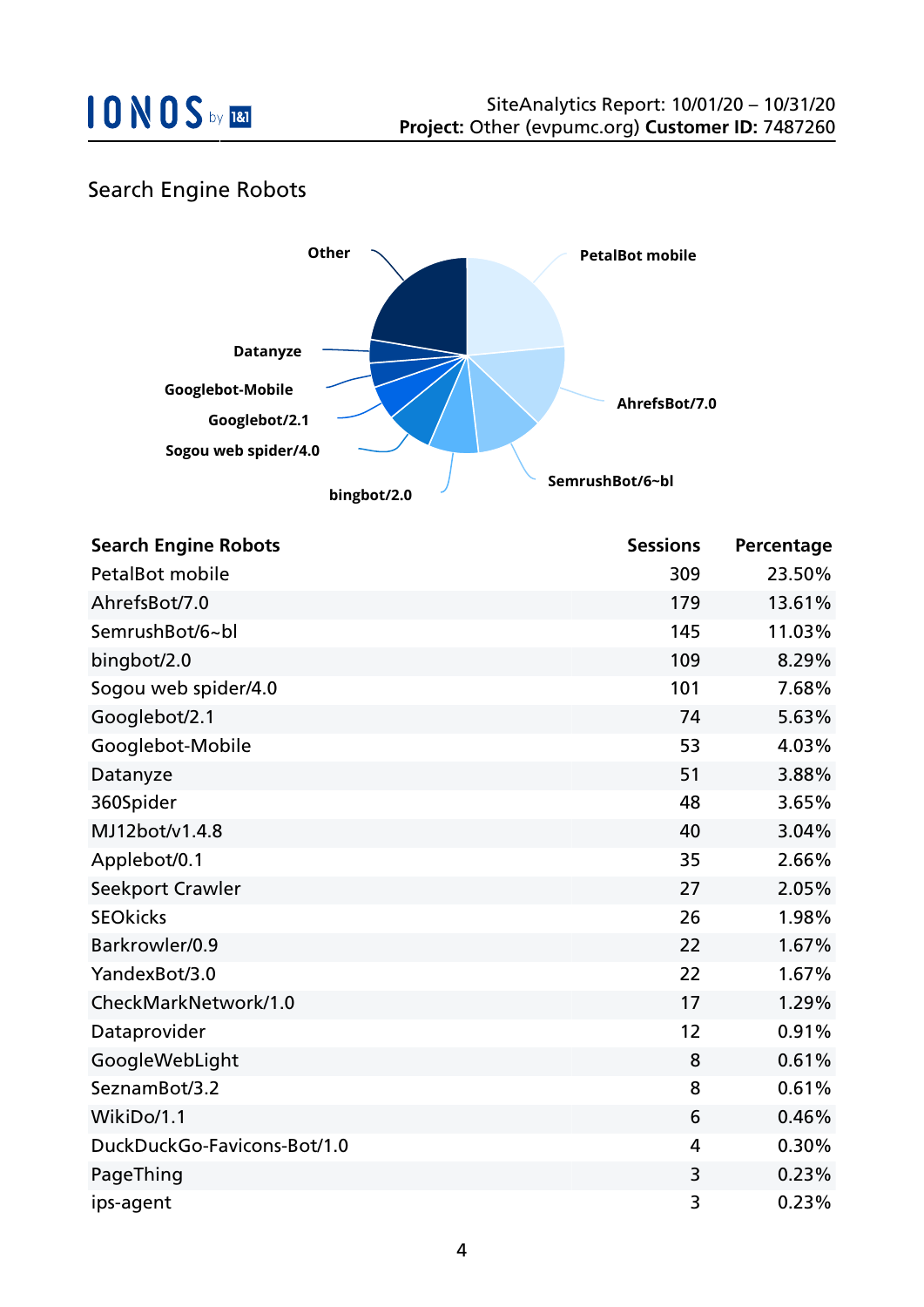| <b>Search Engine Robots</b>             | <b>Sessions</b> | Percentage |
|-----------------------------------------|-----------------|------------|
| Baiduspider/2.0                         | $\overline{2}$  | 0.15%      |
| Nimbostratus-Bot/v1.3.2                 | $\overline{2}$  | 0.15%      |
| BW/1.1                                  | 1               | 0.08%      |
| CATExplorador/1.0beta                   | 1               | 0.08%      |
| <b>DF Bot 1.0</b>                       |                 | 0.08%      |
| Internet-structure-research-project-bot | 1               | 0.08%      |
| Mail.RU_Bot/2.0                         | 1               | 0.08%      |
| MojeekBot/0.10                          | 1               | 0.08%      |
| Pandalytics/1.0                         |                 | 0.08%      |
| TBI-WebScanner/0.0.1                    | 1               | 0.08%      |
| Yahoo! Slurp                            | 1               | 0.08%      |
| <b>Total</b>                            | 1,315           | 100.00%    |

# **Page Analysis**

### Most Frequently Visited Pages



| Pages              | <b>Sessions</b> | Percentage |
|--------------------|-----------------|------------|
| /Default.htm       | 443             | 29.36%     |
| NideoServices.htm  | 64              | 4.24%      |
| /Elim.htm          | 62              | 4.11%      |
| /Announce.htm      | 51              | 3.38%      |
| /Offerings.htm     | 51              | 3.38%      |
| /Calendar.htm      | 50              | 3.31%      |
| /Worship.htm       | 49              | 3.25%      |
| /NewsLetterIdx.htm | 48              | 3.18%      |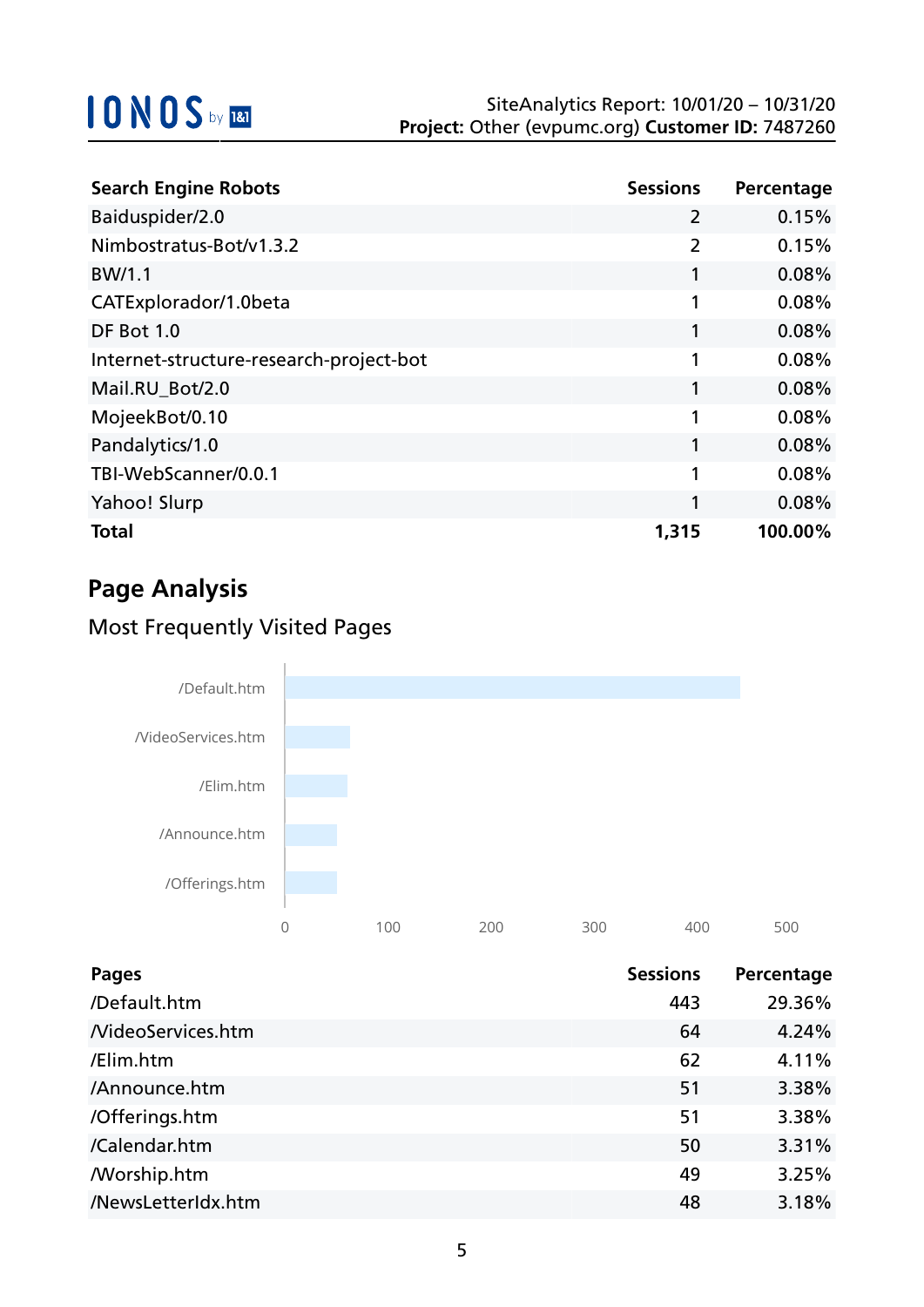| <b>Pages</b>             | <b>Sessions</b> | Percentage |
|--------------------------|-----------------|------------|
| /Believe.htm             | 47              | 3.11%      |
| /M-Statement.htm         | 47              | 3.11%      |
| /Sermons.htm             | 46              | 3.05%      |
| Nideo.htm                | 46              | 3.05%      |
| /web_links.htm           | 46              | 3.05%      |
| /Stats.htm               | 45              | 2.98%      |
| /St_Johns.htm            | 44              | 2.92%      |
| /info.htm                | 38              | 2.52%      |
| /StJohns_M-Statement.htm | 34              | 2.25%      |
| /St_Johns-HISTORY.htm    | 34              | 2.25%      |
| /valley_views0813.htm    | 34              | 2.25%      |
| /CalendarOld.htm         | 33              | 2.19%      |
| /Elim_M-Statement.htm    | 33              | 2.19%      |
| /valley_views0913.htm    | 33              | 2.19%      |
| /valley_views1013.htm    | 33              | 2.19%      |
| /valley_views1113.htm    | 33              | 2.19%      |
| /Elim-HISTORY.htm        | 32              | 2.12%      |
| /missions.htm            | 31              | 2.05%      |
| /Bulletins-old.htm       | $\overline{2}$  | 0.13%      |
| <b>Total</b>             | 1,509           | 100.00%    |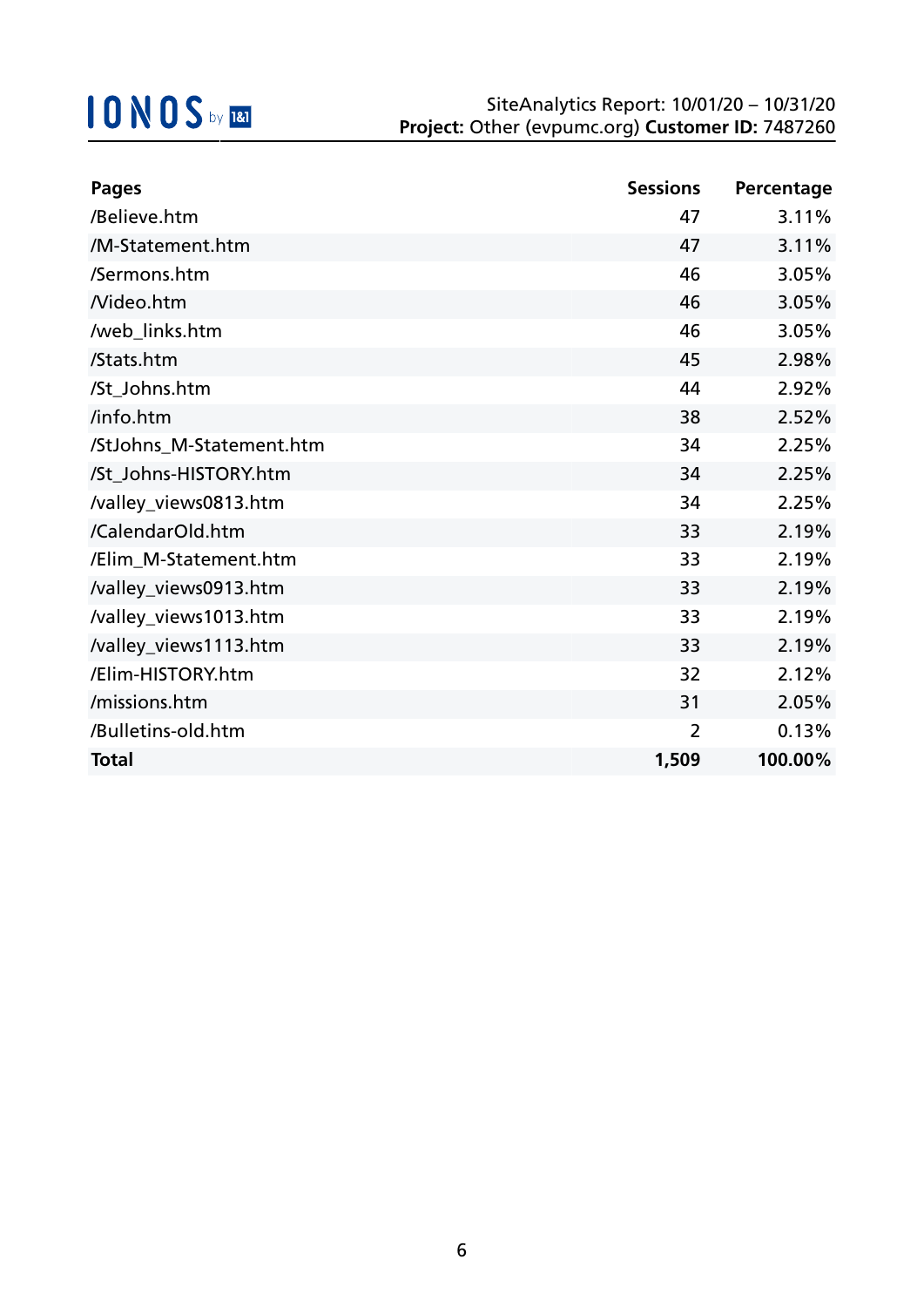### Keywords



semalt.com 27

### Referring Pages



| <b>Pages</b>               | <b>Sessions</b> |
|----------------------------|-----------------|
| http://google.com/url      | 31              |
| http://google.com/search   | 27              |
| https://registrar.usf.edu/ | 26              |
| https://google.com/        | 23              |
| http://google.com/         | 5               |
| http://sogou.com/web       | 4               |
| https://bing.com/          | 4               |
| http://flalib.org          | 3               |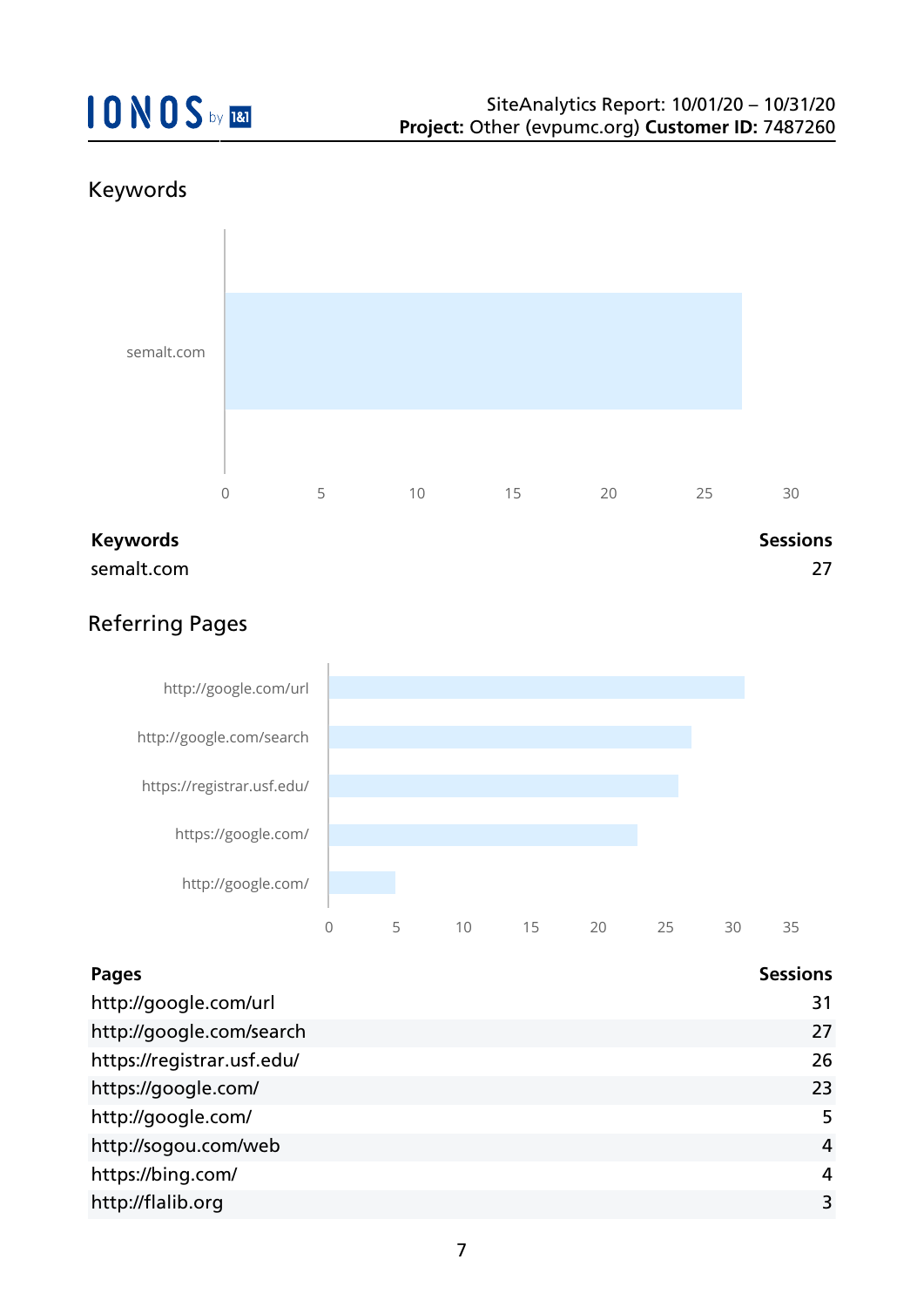| Pages                                                                                                                                                                                                               | <b>Sessions</b> |
|---------------------------------------------------------------------------------------------------------------------------------------------------------------------------------------------------------------------|-----------------|
| android-app://com.google.android.googlequicksearchbox/                                                                                                                                                              | $\mathcal{L}$   |
| http://l.facebook.com/l.php                                                                                                                                                                                         | 2               |
| https://google.com                                                                                                                                                                                                  | 2               |
| http://baidu.com/                                                                                                                                                                                                   | 1               |
| http://coralbruce.top/view/9486743/profile/                                                                                                                                                                         | 1               |
| https://lm.facebook.com/                                                                                                                                                                                            | 1               |
| https://r.search.yahoo.com/_ylt=A2KLfSWXQIRfaiwAfTJx.9w4;_ylu=Y2<br>9sbwNiZjEEcG9zAzUEdnRpZAMEc2VjA3Ny/RV=2/RE=1602531608/RO=<br>10/RU=http://evpumc.org/Bulletins-old.htm/RK=2/RS=zucPf_RWdrANaf<br>ZR9Mo.vVn3Xgk- |                 |

### **Browsers & Systems**

Browsers



| <b>Browsers</b>      | <b>Sessions</b> | Percentage |
|----------------------|-----------------|------------|
| Chrome               | 188             | 44.55%     |
| Firefox              | 37              | 8.77%      |
| IE                   | 35              | 8.29%      |
| Python-requests      | 17              | 4.03%      |
| Microsoft Edge       | 16              | 3.79%      |
| Safari mobile        | 15              | 3.55%      |
| <b>Chrome Mobile</b> | 11              | 2.61%      |
| Android browser      | 5               | 1.18%      |
| Android webview      | 5               | 1.18%      |
| Opera                | 5               | 1.18%      |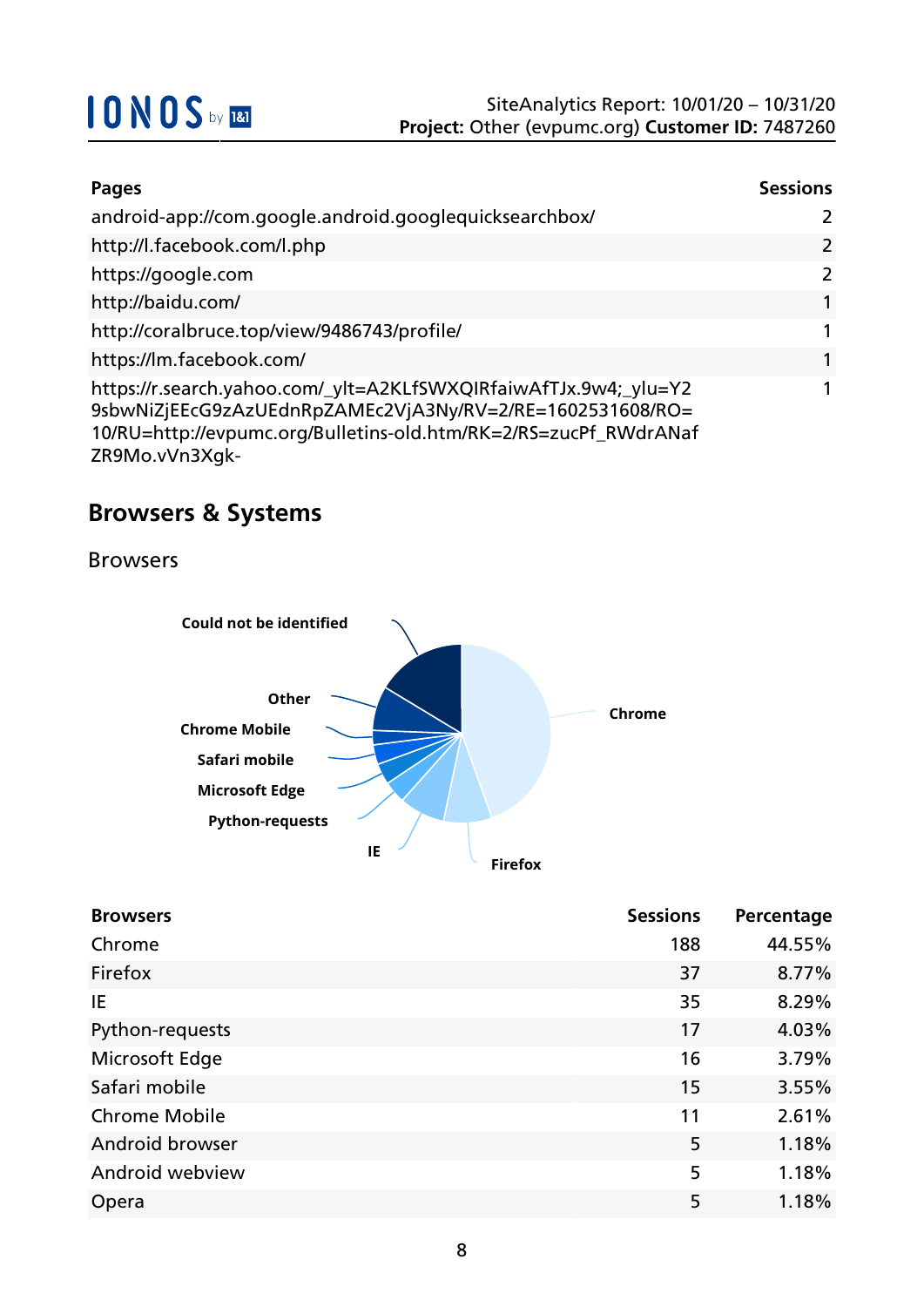| <b>Browsers</b>                  | <b>Sessions</b> | Percentage |
|----------------------------------|-----------------|------------|
| <b>Chrome Headless</b>           | 4               | 0.95%      |
| Facebook App                     | 3               | 0.71%      |
| Go http package                  | 3               | 0.71%      |
| Safari                           | $\overline{2}$  | 0.47%      |
| <b>CURL</b>                      | $\overline{2}$  | 0.47%      |
| <b>Android HttpURLConnection</b> | 1               | 0.24%      |
| Apache-HttpClient                | 1               | 0.24%      |
| <b>CM Browser</b>                | 1               | 0.24%      |
| DingTalk Mobile App              | 1               | 0.24%      |
| SeaMonkey                        | 1               | 0.24%      |
| Could not be identified          | 69              | 16.35%     |
| <b>Total</b>                     | 422             | 100.00%    |

### Operating Systems



| <b>Operating Systems</b> | <b>Sessions</b> | Percentage |
|--------------------------|-----------------|------------|
| Windows                  | 199             | 47.16%     |
| macOS                    | 38              | 9.00%      |
| Linux                    | 34              | 8.06%      |
| Android                  | 25              | 5.92%      |
| iOS                      | 19              | 4.50%      |
| OS X                     | 14              | 3.32%      |
| Chrome OS                | 1               | 0.24%      |
| <b>JVM</b>               | 1               | 0.24%      |
| Could not be identified  | 91              | 21.56%     |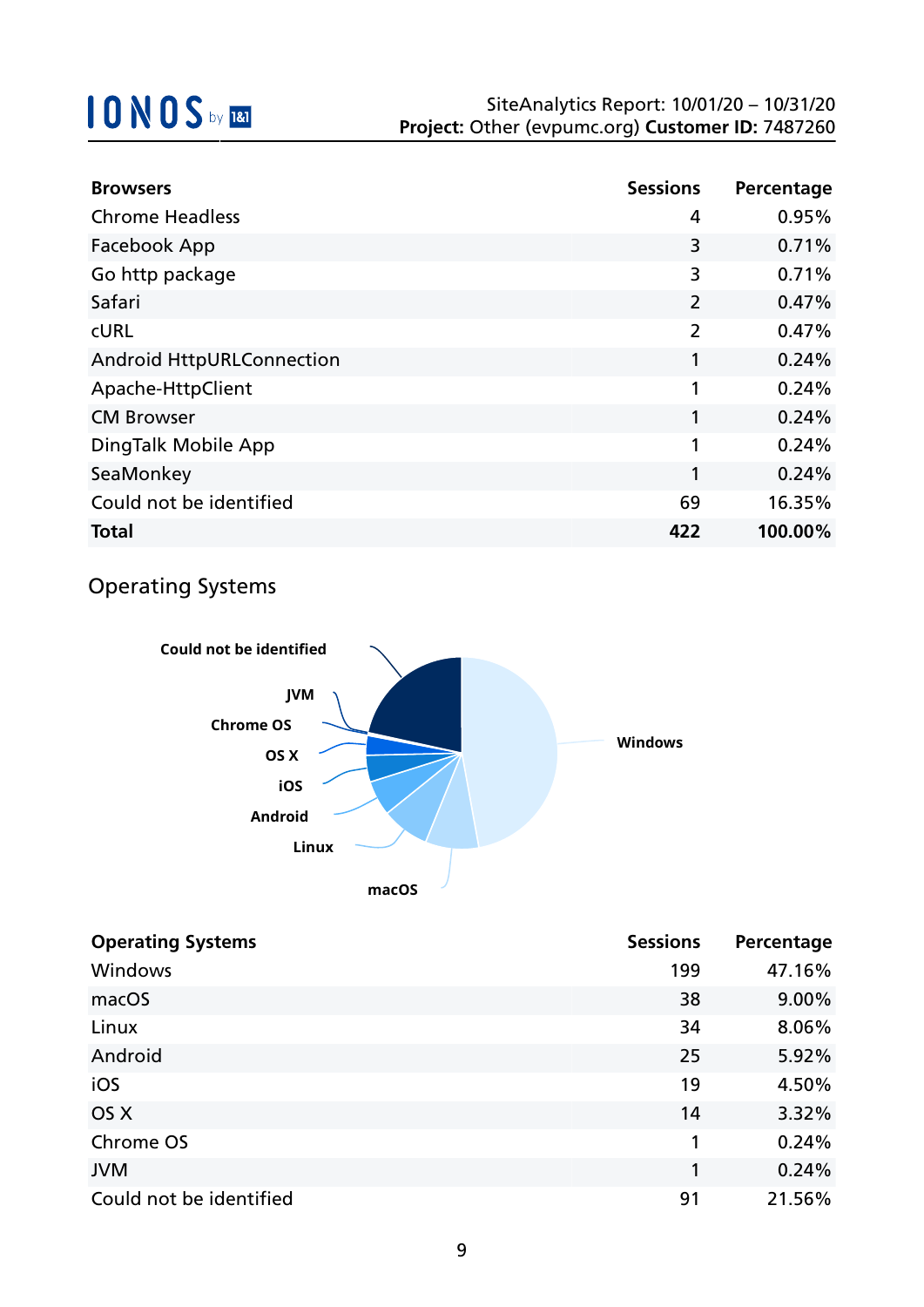| <b>Operating Systems</b> | <b>Sessions</b> | Percentage |
|--------------------------|-----------------|------------|
| <b>Total</b>             | 422             | 100.00%    |
|                          |                 |            |
| <b>Visitor Locations</b> |                 |            |
| Countries                |                 |            |
| <b>Countries</b>         | <b>Sessions</b> | Percentage |
| <b>United States</b>     | 248             | 58.77%     |
| Germany                  | 43              | 10.19%     |
| <b>United Kingdom</b>    | 15              | 3.55%      |
| China                    | 14              | 3.32%      |
| Russia                   | 14              | 3.32%      |
| India                    | 13              | 3.08%      |
| Netherlands              | 13              | 3.08%      |
| Canada                   | 8               | 1.90%      |
| Indonesia                | 6               | 1.42%      |
| Romania                  | 5               | 1.18%      |
| Pakistan                 | 4               | 0.95%      |
| <b>Brazil</b>            | 3               | 0.71%      |
| France                   | 3               | 0.71%      |
| Ireland                  | 3               | 0.71%      |
| Poland                   | 3               | 0.71%      |
| <b>Belgium</b>           | 2               | 0.47%      |
| Philippines              | $\overline{2}$  | 0.47%      |
| Thailand                 | $\overline{2}$  | 0.47%      |
| Turkey                   | $\overline{2}$  | 0.47%      |
| <b>Ukraine</b>           | $\overline{2}$  | 0.47%      |
| Bangladesh               | 1               | 0.24%      |
| <b>Bulgaria</b>          | 1               | 0.24%      |
| Chile                    | 1               | 0.24%      |
| Colombia                 | 1               | 0.24%      |
| Egypt                    | 1               | 0.24%      |
| Hong Kong SAR China      | 1               | 0.24%      |
| Israel                   | 1               | 0.24%      |
| Iran                     | 1               | 0.24%      |
| Italy                    | 1               | 0.24%      |

Japan 1 0.24%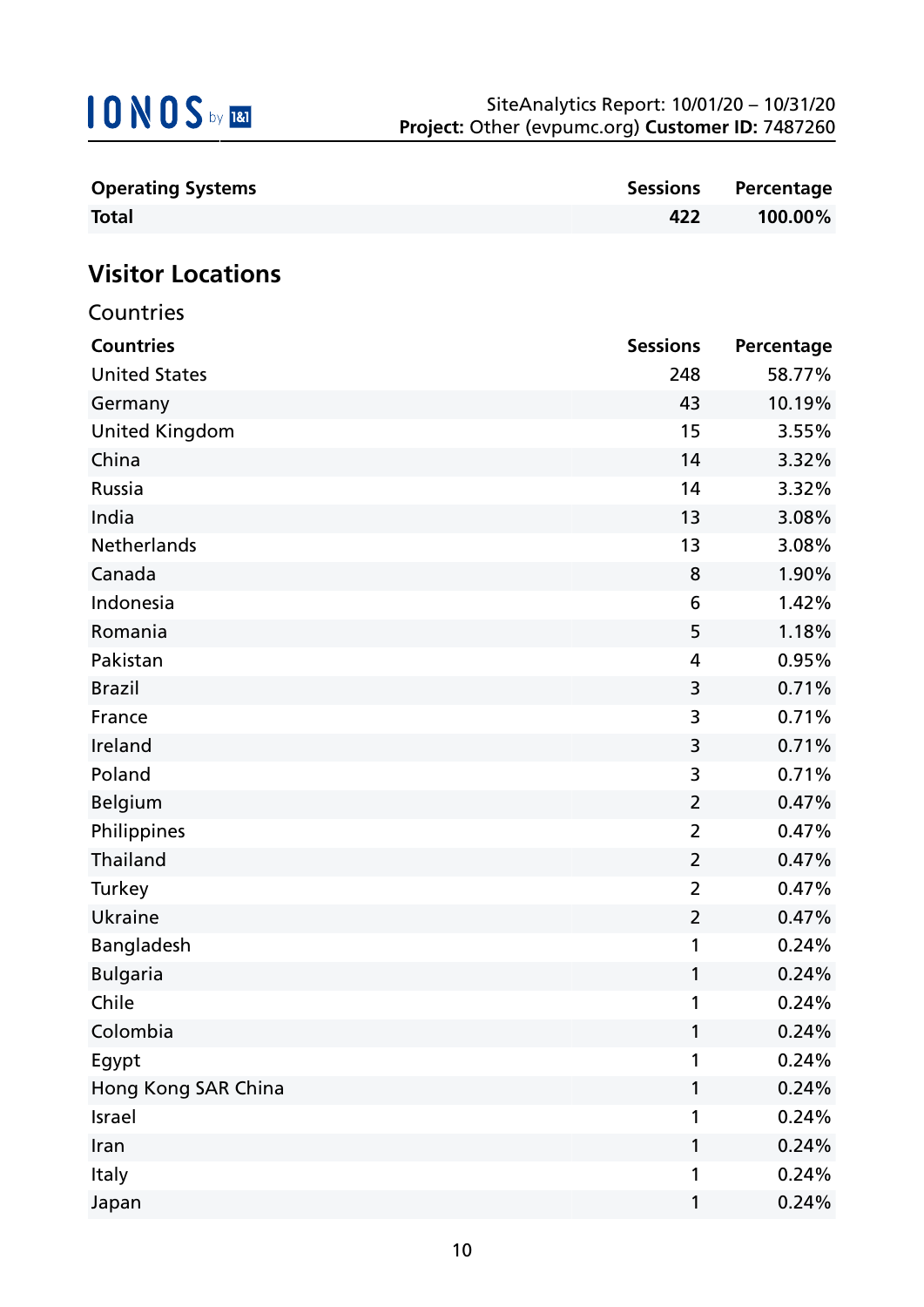| <b>Countries</b>        | <b>Sessions</b> | Percentage |
|-------------------------|-----------------|------------|
| Morocco                 |                 | 0.24%      |
| Sweden                  | 1               | 0.24%      |
| Singapore               | 1               | 0.24%      |
| Trinidad & Tobago       | 1               | 0.24%      |
| Taiwan                  | 1               | 0.24%      |
| Vietnam                 | 1               | 0.24%      |
| Could not be identified | 1               | 0.24%      |
| <b>Total</b>            | 422             | 100.00%    |
|                         |                 |            |
| Continents              |                 |            |

| <b>Continents</b>       | <b>Sessions</b> | Percentage |
|-------------------------|-----------------|------------|
| <b>North America</b>    | 257             | 60.90%     |
| Europe                  | 106             | 25.12%     |
| Asia                    | 51              | 12.09%     |
| South America           | 5               | 1.18%      |
| Africa                  | 2               | 0.47%      |
| Could not be identified | 1               | 0.24%      |
| <b>Total</b>            | 422             | 100.00%    |

### **Information about the evaluations**

#### Visitors

This evaluation shows how many visitors accessed your website. Visitors are uniquely identified on the basis of the IP address and the browser ID. If a visitor goes to your website more than once a day, only one visitor is counted.

#### Sessions

This evaluation shows the number of sessions. A session starts when a visitor accesses your website and ends when he or she leaves it. A session ends automatically after 30 minutes without activity. If a visitor goes to your website more than once a day, multiple sessions are counted.

#### Search Engine Robots

This evaluation shows which search engine robots have accessed the pages of your website. Search engine robots automatically search the content of websites in order to keep search engine entries up to date.